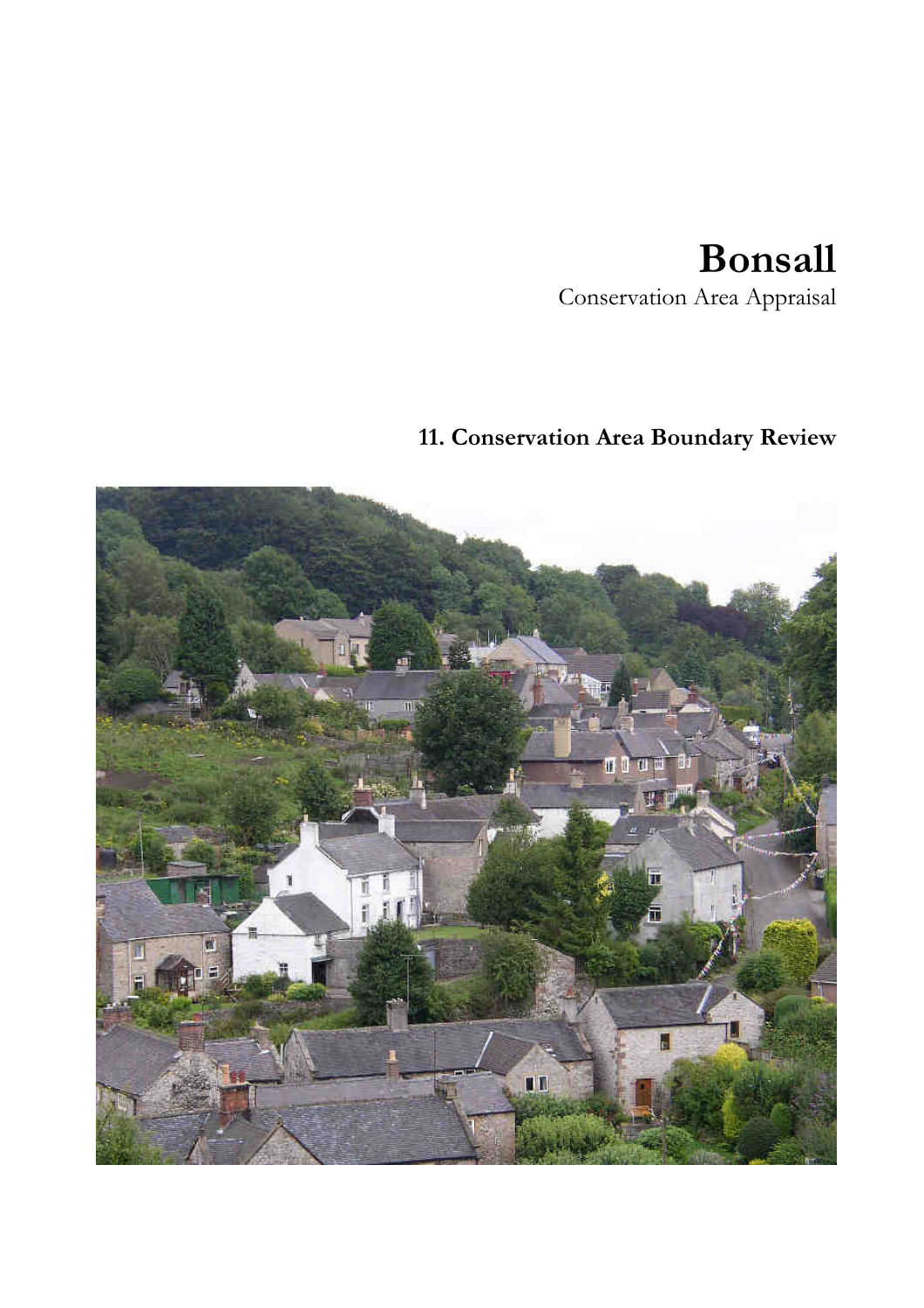### **BOUNDARY REVIEW**

# **Background**

Bonsall was originally designated a Conservation Area by West Derbyshire on 3rd March 1972 and then further extended by Derbyshire Dales District Council on 9th April 1991. It currently has a small amount of land and associated buildings located within the Peak District National Park.

The Conservation Area was originally composed of two distinct areas. To the north the area around Town Head was designated which included the Grade II listed Sycamore House and the cluster of older buildings around Town Head. The post war buildings along High Street were omitted. The second area of Bonsall centred on the Cross extending from buildings to the north along High Street and south to the Church of St. James. The boundary of this area was constrained to the linear development along either side of High Street and Yeoman Street and the older ranges of buildings clustered around the central area of the village (See Figure 3 for 1972 boundary).

In 1991 Bonsall Conservation Area was extended to include the landscape setting around the village and other features of local importance. The particular reasons for extending the Conservation Area were:-

- The Fountain Memorial is important to local heritage
- Ember Lane is a terrace of little altered properties with very attractive views of the Church
- The southern end of Clatterway includes the site of a former corn mill.
- The land extending up to the ridgelines on the eastern and western sides of the village is important to the overall setting and character of the settlement
- The pressure for development outside the existing Conservation Area boundary but within the built-up boundary
- The opportunities for enhancing the recreation ground.

In addition, following consultation procedures, two further areas were suggested by the Parish and County Council:-

- The wedge of land behind the Council houses at Town Head
- The area of land in The Dale linking Clatterway through to Puddle Hill.

The report, which was approved for the extension to Bonsall Conservation Area, stated that :-

*"It is proposed to extend the Bonsall Conservation Area in order to enhance the character and appearance of the area and further protect the very distinctive setting of the village. It is considered that the setting extends up to the ridge-lines on the eastern and western sides of the village and the southern end of the Clatterway which includes the site of a former corn mill. The area of land in the Dale linking Clatterway through to Puddle Hill and parts of Uppertown which straddle the Peak Park boundary are also included."*

The revised boundary of the Conservation Area was approved in April 1991 and comprised:-

- 1. An area which extends up to the ridge-lines on the eastern and western sides of the village. From the eastern boundary the extension then runs along Ember Lane and south down Church Street to include the Recreation Ground, the southern end of Clatterway and Study Farm
- 2. The area of land in the Dale comprising Clatterway through to Puddle Hill to include parts of Uppertown, which straddle the Peak Park boundary. The boundary runs north to include Yields Farm, parts of Bell Lane and Uppertown Lane and then west to include Chestnut farm.

# **Review**

The Review of the Conservation Area boundary begins at Uppertown, extends along the Dale, down Clatterway and then to the north as far as Town Head (See Figure 14.)

# **Uppertown / The Dale**

Parts of Uppertown are located within the Peak District National Park, namely buildings:-

- to the south of Moor Lane,
- the western side of Bankside
- properties along Horsedale
- properties to the south of the Dale as far as Slayley Lane.

As such, any planning controls affecting these properties are the responsibility of the Peak District National Park Authority (PDNPA).

The western boundary of the Conservation Area follows the rear boundaries of built development to the west of Uppertown Lane, Chestnut Farm and associated land and returns west to the junction with Abel Lane. It then follows the rear boundaries of properties to the south of Moor Lane and Bankside. To the east of Uppertown Lane, the boundary includes properties at 'Hillcrest' and historic buildings on both sides of Bell Lane. The boundary then follows Uppertown Lane, excluding the modern properties to the east of the lane and returns in an easterly direction to include Yields Farm and associated buildings.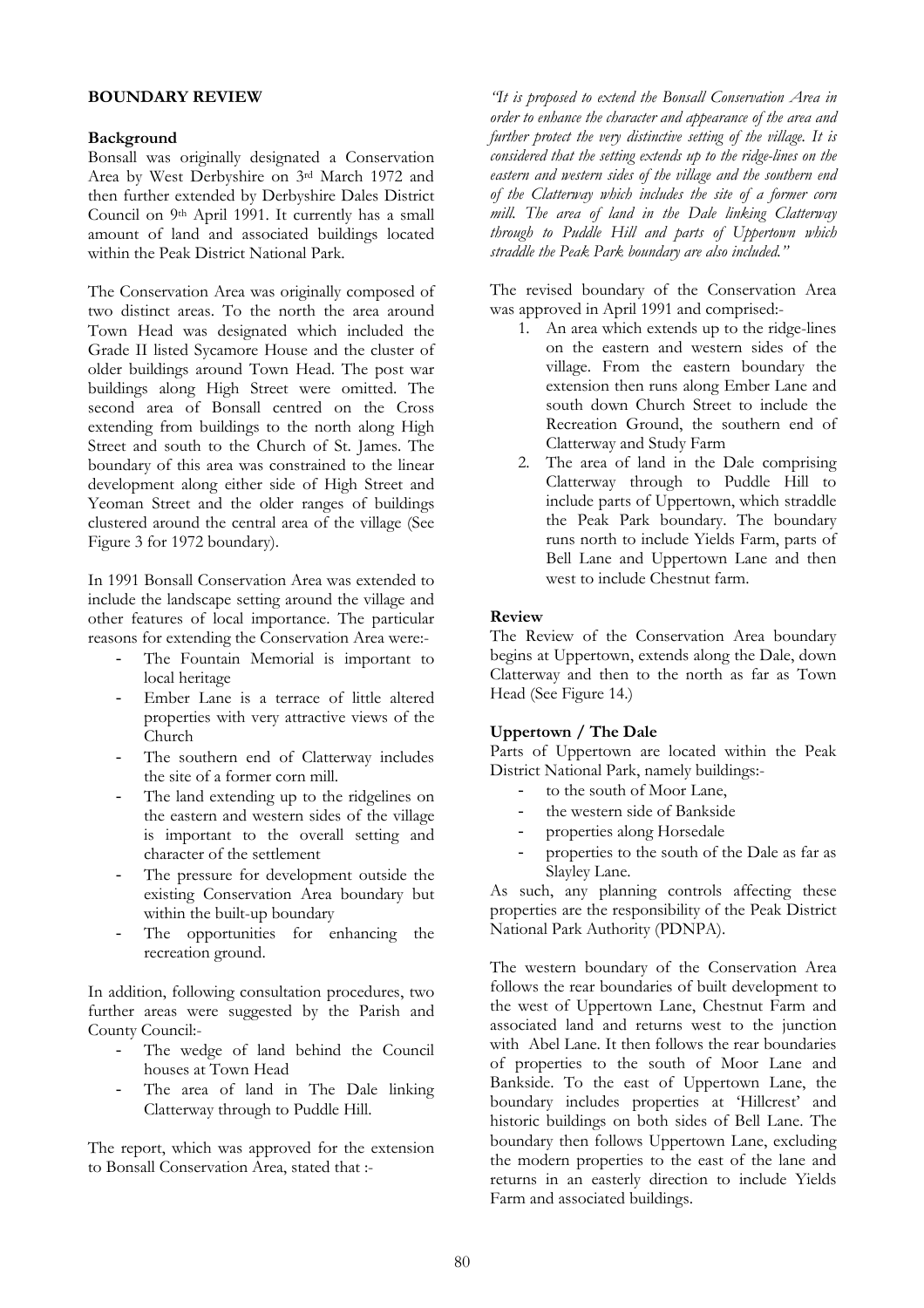Whilst the principal buildings at Yields Farm are included in the Conservation Area, the boundary currently dissects part of the outbuildings and continues in a southerly direction to the rear of 'Glenholme' on The Dale. For clarity it is recommended that the boundary be redrawn in this particular area. This would then include an area of land to the south of the public right of way, which is composed of steep open land, with a number of mature trees. Panoramic views can be obtained from higher land, across and beyond the Conservation Area. Equally this area is considered to enhance the setting of The Dale, especially when viewed from Slaley Lane.



*View from Slaley Lane* 

#### **Recommendation:**

That the boundary to the east of Yields Farm be redrawn to **include** the parcel of land to the north of The Dale, extending from the rear of 'Glenholme' to the rear of Abbey House as shown on Figure 14a.

The buildings at Horsedale (Horsedale Farm, No.1 and No.2 Horsedale) are currently included within the boundary of the Conservation Area as identified by Derbyshire Dales District Council in 1991. However, the definitive boundary as approved by the Peak District National Park Authority in 1991 does not include Horsedale Farm.



**Recommendation:**

That the boundary be amended **to include** Horsedale Farm, as an historic building to the furthest point west of the Conservation Area. This proposed amendment requires approval by the Peak District National Park Authority (See Figure 14b).

The boundary extends along the Dale and includes the majority of buildings to the north and south, including properties at Puddle Hill and Arter Hill. Modern properties to the south of the Dale at Dale Close are excluded from the Conservation Area. The boundary continues along the Dale incorporating steep open land on both sides, until it reaches the junction with Clatterway.

No further amendments to this part of the boundary are proposed

#### **Clatterway**

The Conservation Area extends down Clatterway as far south as Hollowbrook Cottages. It includes properties on Study Drive, parts of Study Farm, Study Lodge and older properties at the junction (south-east) of Black Tor Road. Modern properties on Black Tor Road are excluded. It then crosses Clatterway, to include Hollowbrook Cottages and follows the ridge-line in a northerly direction, including the eastern valley side, until it reaches the public footpath, which links Church Street to Clatterway. Here it returns along the footpath adjacent to Rose Cottage.

No amendments to this part of the boundary are proposed.

## **Church Street / Ember Lane / Yeoman Street / High Street/ Town Head**

From Church Street, the Conservation Area boundary includes properties to the south of Church Street, and older properties at the junction of Ember Lane. Modern properties on Church Street are excluded. The boundary follows Ember Lane and then angles, in a northerly direction to follow field boundaries to the far east of Yeoman Street and High Street and includes their hillside setting. On reaching Pounder Lane, the boundary takes in Manor Farm and other properties facing onto the northern side of the Lane until the junction with High Street. From here it tightly abuts the rear of Sycamore House and then returns in a southerly direction to include fields and open land to the far west of High Street and Yeoman Street, eventually adjoining the boundary close to Arter Hill and the Dale.

No amendments to this part of the boundary are proposed.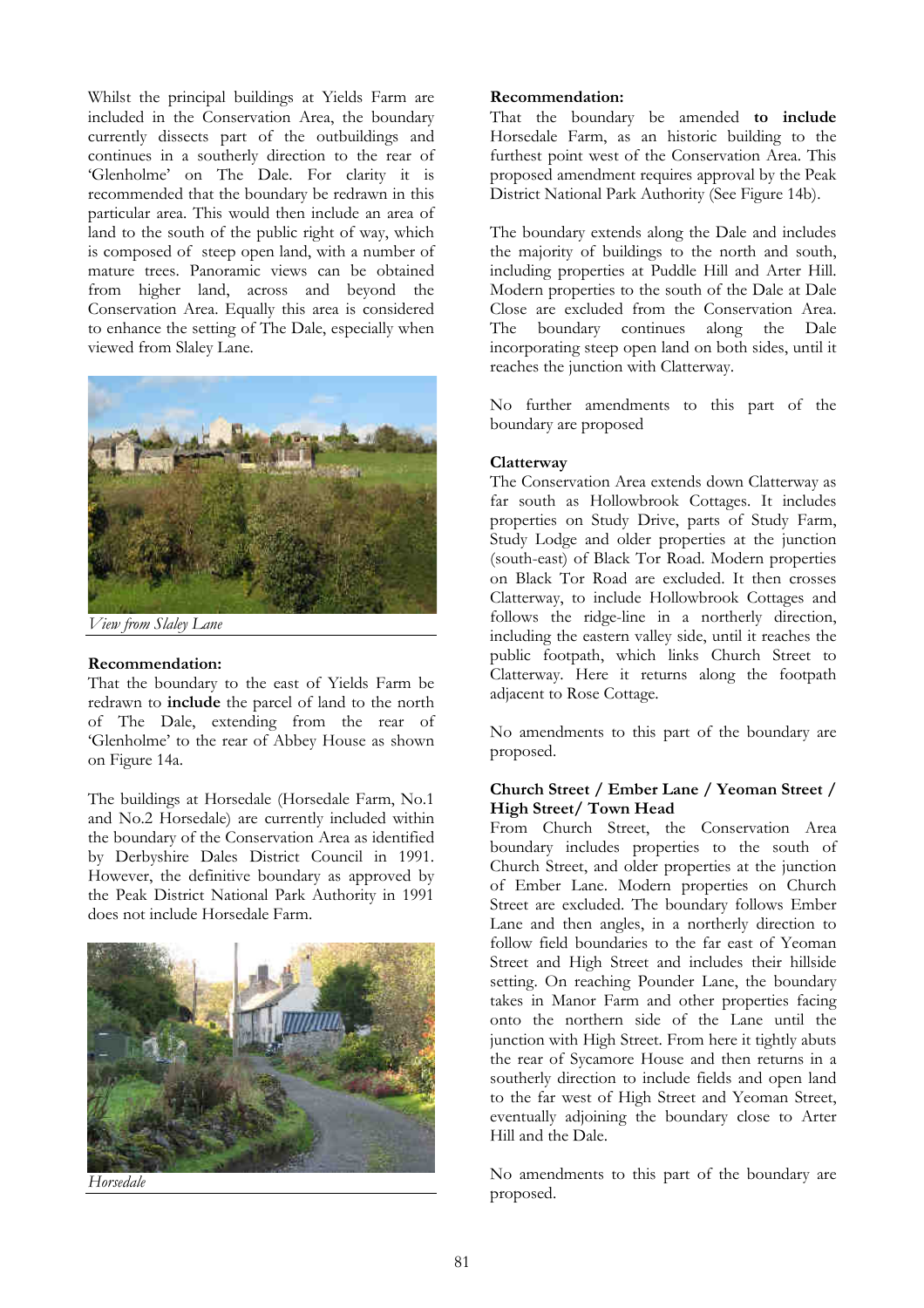# **ADDENDUM – Approved Boundary April 2011**

A comprehensive public consultation exercise on the Bonsall Conservation Area Appraisal and proposed alterations to the boundary, was held between 13<sup>th</sup> January and 24<sup>th</sup> February 2011, with a public advisory meeting at Bonsall Village Hall on 26th January. Twenty-five individuals attended the advisory meeting, mostly local residents. Written representations from two individuals, have been received by the District Council.

Derbyshire Dales District Council's Partnership and Regeneration Committee considered those written representations, together with officer comments and recommendations, on 14th April 2011. These can be viewed in Reports and Appendices at www.derbyshiredales.gov.uk/BonsallConservationArea

On 14th April 2011, the District Council approved alterations to the text of the Appraisal and a proposed extension to the existing boundary of the Bonsall Conservation Area.

The boundary as approved for Bonsall Conservation Area (April 2011) can be viewed in this document at Figure 15.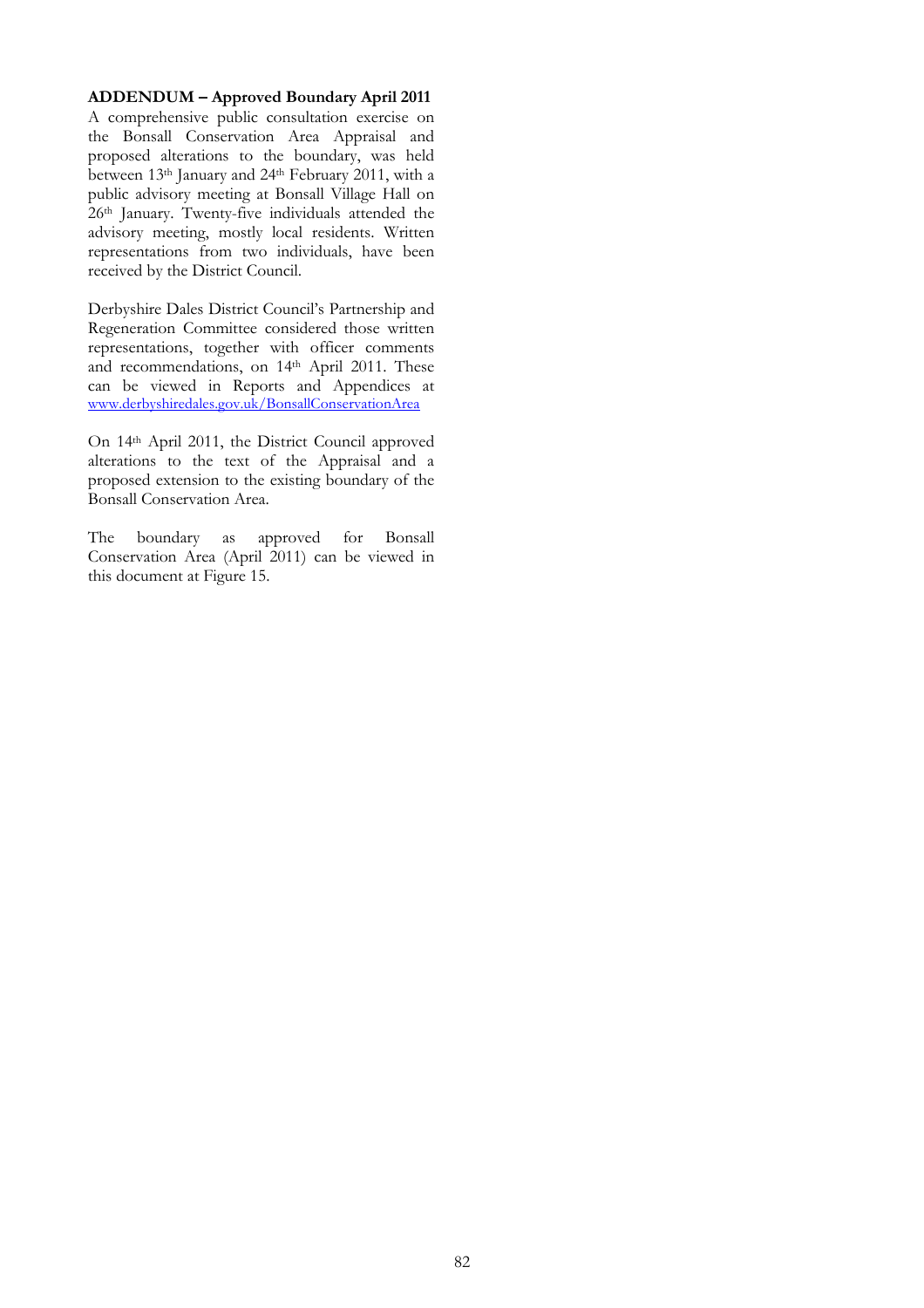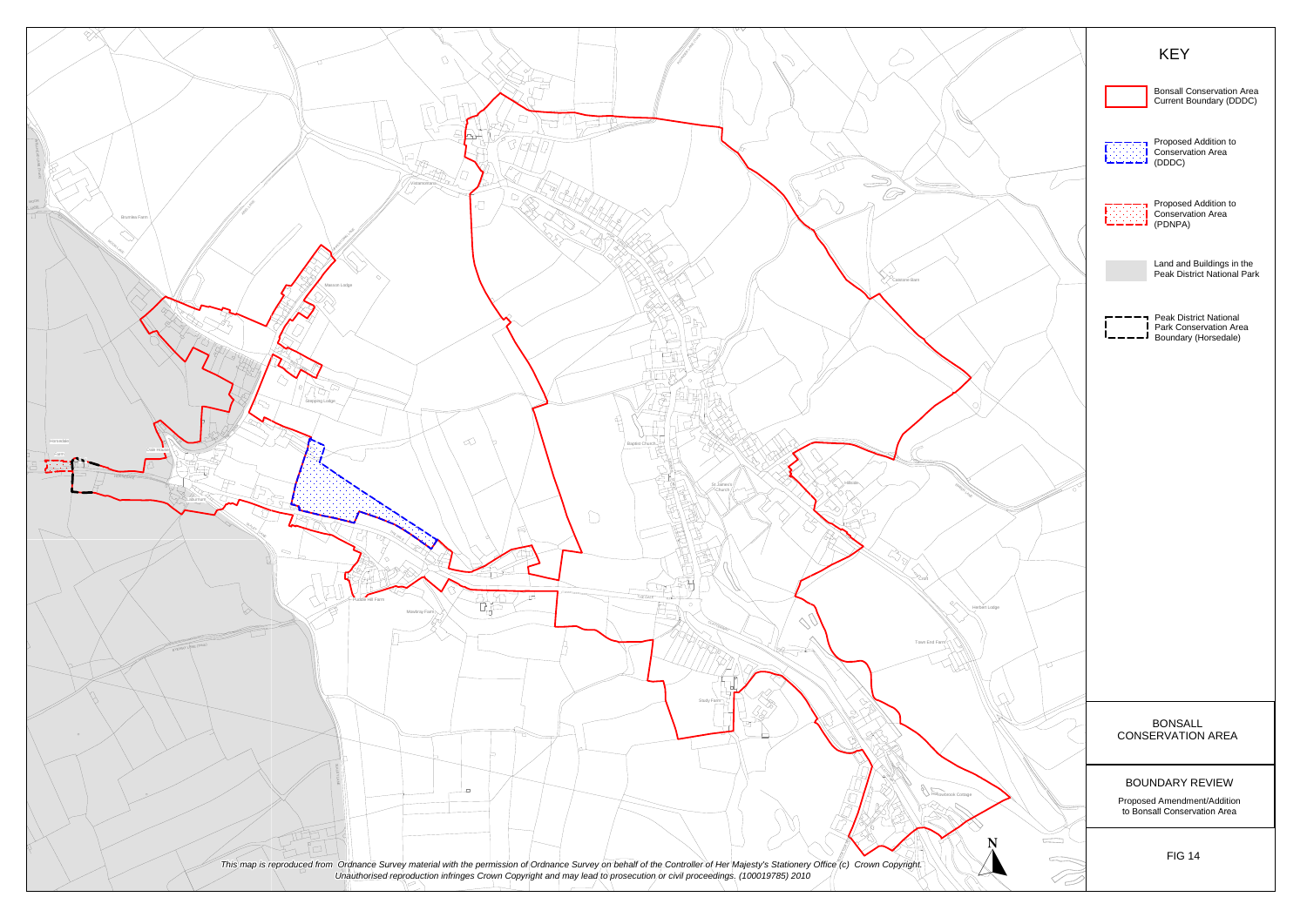

**This map is reproduced from Ordnance Survey material with the permission<br>of Ordnance Survey on behalf of the Controller of Her Majesty's<br>Stationery Office (c) Crown Copyright.<br>Unauthorised reproduction infringes Crown Cop** 

**Derbyshire Dales District Council, Town Hall, Bank Road, Matlock, Derbyshire, DE4 3NN.** 

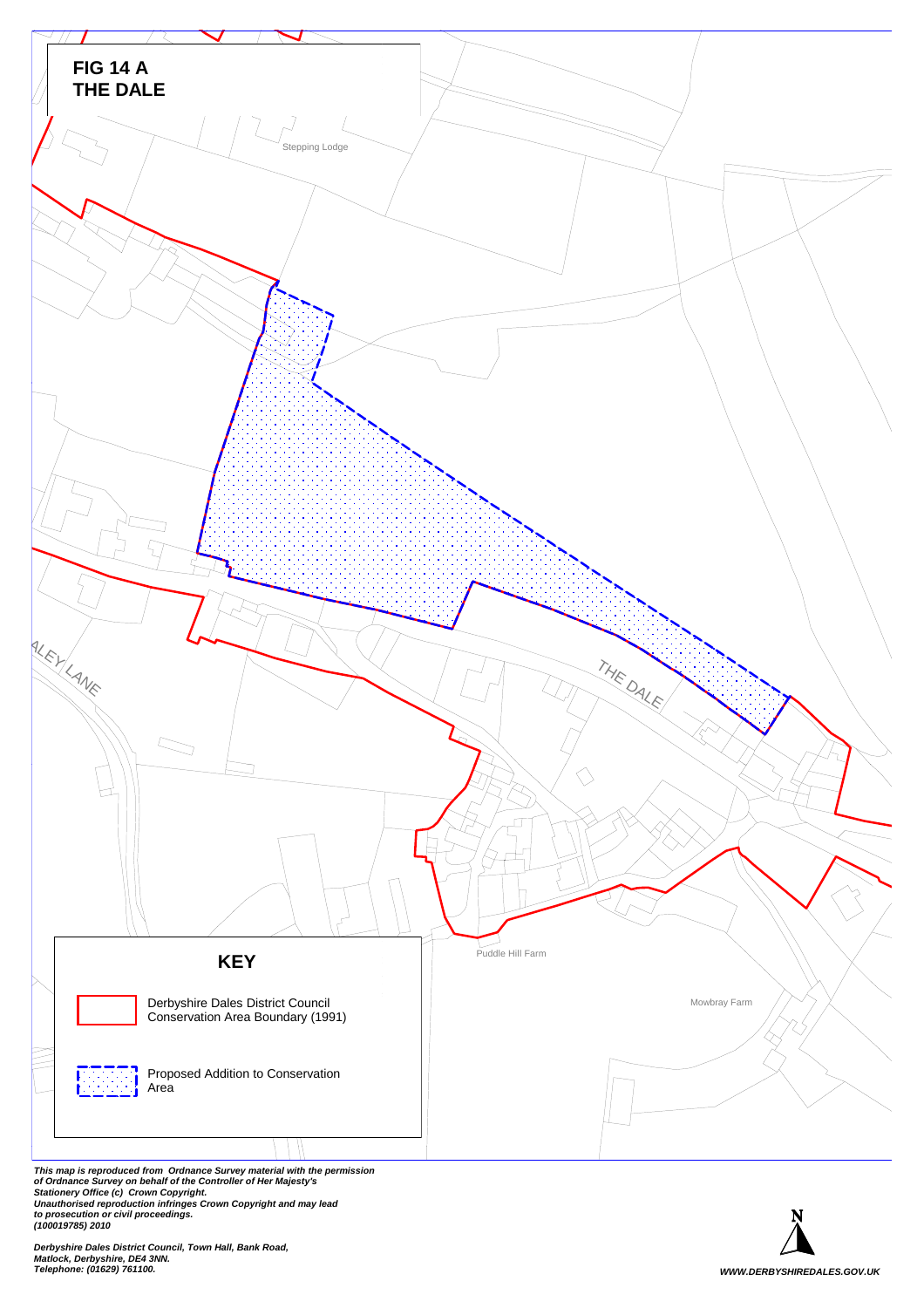

This map is reproduced from Ordnance Survey material with the permission<br>of Ordnance Survey on behalf of the Controller of Her Majesty's<br>Stationery Office (c) Crown Copyright.<br>Unauthorised reproduction infringes Crown Co **to prosecution or civil proceedings. (100019785) 2010**

**Derbyshire Dales District Council, Town Hall, Bank Road, Matlock, Derbyshire, DE4 3NN.**